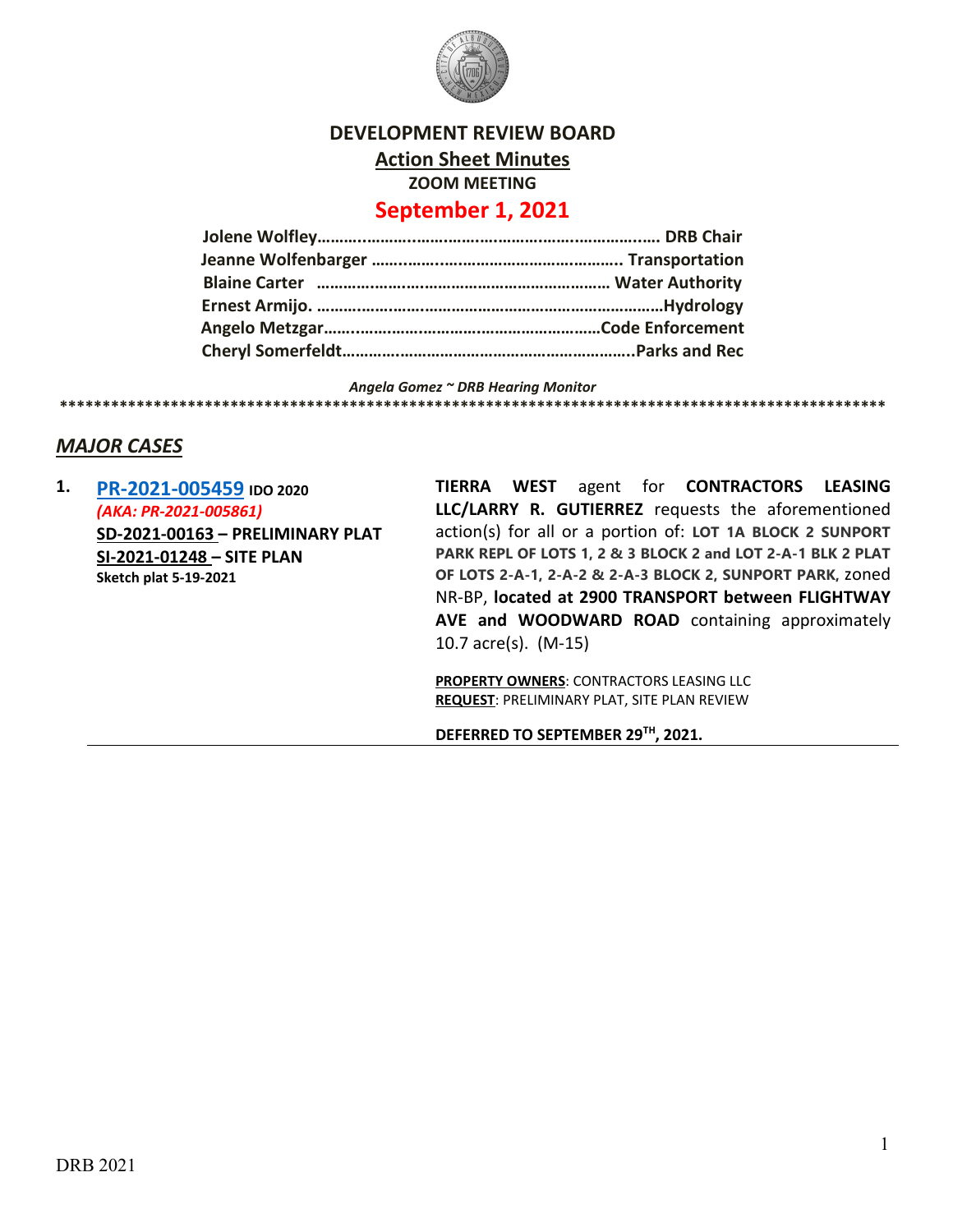| 2. | PR-2021-004961 IDO 2019<br>SD-2021-00154 - PRELIMINARY PLAT    | ADELLA GALLEGOS, AG SERVICES agent for TONY L &<br><b>PHYLLIS JARAMILLO</b> requests the aforementioned action(s)<br>for all or a portion of: LOT 17, BLOCK 16, NORTH<br>ALBUQUERQUE ACRES TRACT A, UNIT B, zoned NR-C,<br>located at 5901 CARMEL NE between SAN PEDRO and PAN<br>approximately 0.72<br><b>AMERICAN</b> containing<br>$\text{acre}(s)$ .<br>$(C-18)$ [Deferred from 8/18/21]          |
|----|----------------------------------------------------------------|-------------------------------------------------------------------------------------------------------------------------------------------------------------------------------------------------------------------------------------------------------------------------------------------------------------------------------------------------------------------------------------------------------|
|    |                                                                | PROPERTY OWNERS: MESA VERDE CONSTRUCTION & DEVELOPMENT<br>LLC, TONY L AND PHYLLIS JARAMILLO<br><b>REQUEST: PRELIMINARY PLAT TO DEDICATE ROW</b>                                                                                                                                                                                                                                                       |
|    |                                                                | IN THE MATTER OF THE AFOREMENTIONED APPLICATION,<br>BEING IN COMPLIANCE WITH ALL APPLICABLE REQUIREMENTS<br>OF THE DPM AND THE IDO AND WITH THE SIGING OF THE<br><b>INFRASTRUCTURE LIST ON SEPTEMBER 1ST, 2021 THE DRB HAS</b><br>APPROVED PRELIMINARY PLAT. A FINDING SHALL BE<br><b>INDICATED AT FINAL PLAT FOR THE RETENTION OF THE 4 FOOT</b><br>SIDEWALK WIDTH ALONG CARMEL AVENUE AS DISCUSSED. |
| 3. | PR-2020-004138 IDO IDO 2019<br>SI-2021-00574- SITE PLAN DRB    | JEEBS AND ZUZU LLC agent for MESA APARTMENTS LLC<br>requests the aforementioned action(s) for all or a portion<br>of: TRACT A-4, MESA DEL SOL INNOVATION PARK zoned<br>PC, located on UNIVERSITY BLVD and BOBBY FOSTER RD SE<br>containing approximately 14.45 acre(s). (R-15 & R-16)<br>[Deferred from 5/19/21, 5/26/21, 6/23/21, 7/14/21, 7/28/21, 8/18/21]                                         |
|    |                                                                | PROPERTY OWNERS: MESA APARTMENTS LLC/MDS INVESTMENTS LLC<br>REQUEST: SITE PLAN DRB FOR 318 UNIT MULTI-FAMILY COMPLEX                                                                                                                                                                                                                                                                                  |
|    |                                                                | DEFERRED TO SEPTEMBER 15TH, 2021.                                                                                                                                                                                                                                                                                                                                                                     |
| 4. | PR-2021-005740 IDO 2019<br>SI-2021-01051 - SITE PLAN AMENDMENT | <b>SCOTT ANDERSON</b> agent for <b>DANIEL CHAVEZ</b> requests the<br>aforementioned action(s) for all or a portion of: LOT II A1,<br>RENAISSANCE CENTER 2 zoned NR-BP, located on 4720<br>ALEXANDER between MONTANO and DESERT SURF<br>containing approximately 4.37 acre(s). (F-16)[Deferred from<br>8/4/21, 8/18/21]                                                                                |
|    |                                                                | <b>PROPERTY OWNERS: DANIEL CHAVEZ</b><br><b>REQUEST: INCREASE TO THE APPROVED BUILDING HEIGHT</b>                                                                                                                                                                                                                                                                                                     |
|    |                                                                | DEFERRED TO SEPTEMBER 22 <sup>ND</sup> , 2021.                                                                                                                                                                                                                                                                                                                                                        |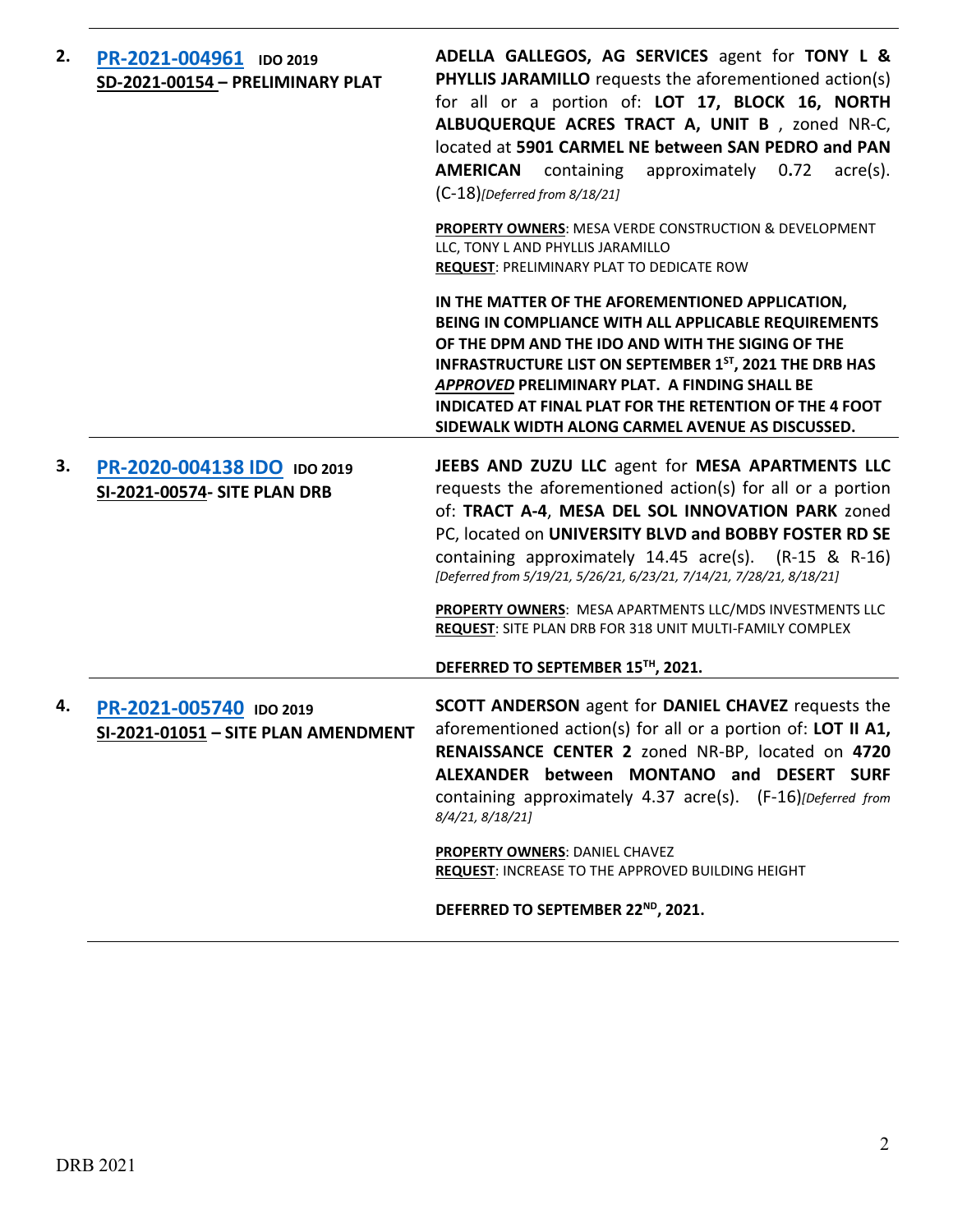| 5. | PR-2021-005717 IDO 2020<br>(AKA: PR-2021-005823)<br>SD-2021-00162 - PRELIMINARY PLAT<br>VA-2021-00310 - SIDEWALK WAIVER<br><b>Sketch plat 7-14-2021</b> | RESPEC, JEREMY SHELL agent for DR HORTON requests the<br>aforementioned action(s) for all or a portion of: TRACT 2<br>UNIT 2, THE TRAILS zoned R-ML, located on OAK RIDGE<br>UNIVERSE BLVD and TIJERAS CREEK RD<br>between<br>containing approximately 10.4 acre(s). (C-9)(Deferred from<br>8/25/21<br><b>PROPERTY OWNERS: SIERRA HEALTH SERVICES INC &amp; ETAL</b><br>REQUEST: CREATE 72 RESIDENTIAL LOTS AND 7 HOA TRACTS FROM<br>ONE EXISTING PARCEL           |
|----|---------------------------------------------------------------------------------------------------------------------------------------------------------|--------------------------------------------------------------------------------------------------------------------------------------------------------------------------------------------------------------------------------------------------------------------------------------------------------------------------------------------------------------------------------------------------------------------------------------------------------------------|
|    |                                                                                                                                                         | DEFERRED TO SEPTEMBER 29TH, 2021.                                                                                                                                                                                                                                                                                                                                                                                                                                  |
| 6. | PR-2020-005689 IDO 2019<br>SI-2021-00987 - SITE PLAN AMENDMENT                                                                                          | INC.<br><b>CONSENSUS PLANNING</b><br>agent for LEGACY<br>DEVELOPMENT & MANAGEMENT LLC (KLG 10, LLC),<br>requests the aforementioned action(s) for all or a portion<br>of: TRACT B-1-A, MESA DEL NORTE ADDITION zoned MX-<br>M, located on <b>CONSTITUTION AVE NE, between</b><br>LOUISIANA BLVD NE and MESILLA ST NE containing<br>approximately 1.7414 acre(s). (J-19) [Deferred from 8/11/21,<br>8/25/21<br>PROPERTY OWNERS: LEGACY DEVELOPMENT & MANAGEMENT LLC |
|    |                                                                                                                                                         | (KLG 10, LLC)<br>REQUEST: 151 UNIT MULTI-FAMILY RESIDENTIAL DEVELOPMENT                                                                                                                                                                                                                                                                                                                                                                                            |
|    |                                                                                                                                                         | DEFERRED TO SEPTEMBER 15TH, 2021.                                                                                                                                                                                                                                                                                                                                                                                                                                  |

### *MINOR CASES*

**7. [PR-2019-002253](http://data.cabq.gov/government/planning/DRB/PR-2019-002253/DRB%20Submittals/) IDO 2019 SD-2021-00140 – PRELIMINARY/FINAL PLAT Sketch plat 8-19-2020**

**JUANITA GARCIA – JAG PLANNING AND ZONING** agent for **OLD TOWN PLAZA, LLC C/O JOYCE T. BATTAGLIA** requests the aforementioned action(s) for all or a portion of: **TRACT B, LANDS OF CASA DE ARMIJO, LA PLACITA PATIO MARKETS AND PLAZA HACIENDA** zoned MX-T, located at **302 SAN FELIPE between MOUNTAIN RD NW and CENTRAL AVE NW** containing approximately 2.17 acre(s). (J-13**)***[Deferred from 7/21/21, 8/18/21]*

**PROPERTY OWNERS: OLD TOWN PLAZA. LLC REQUEST**: SUBDIVIDE EXISTING TRACT INTO 2 SEPARATE TRACTS

**DEFERRED TO SEPTEMBER 29TH, 2021.**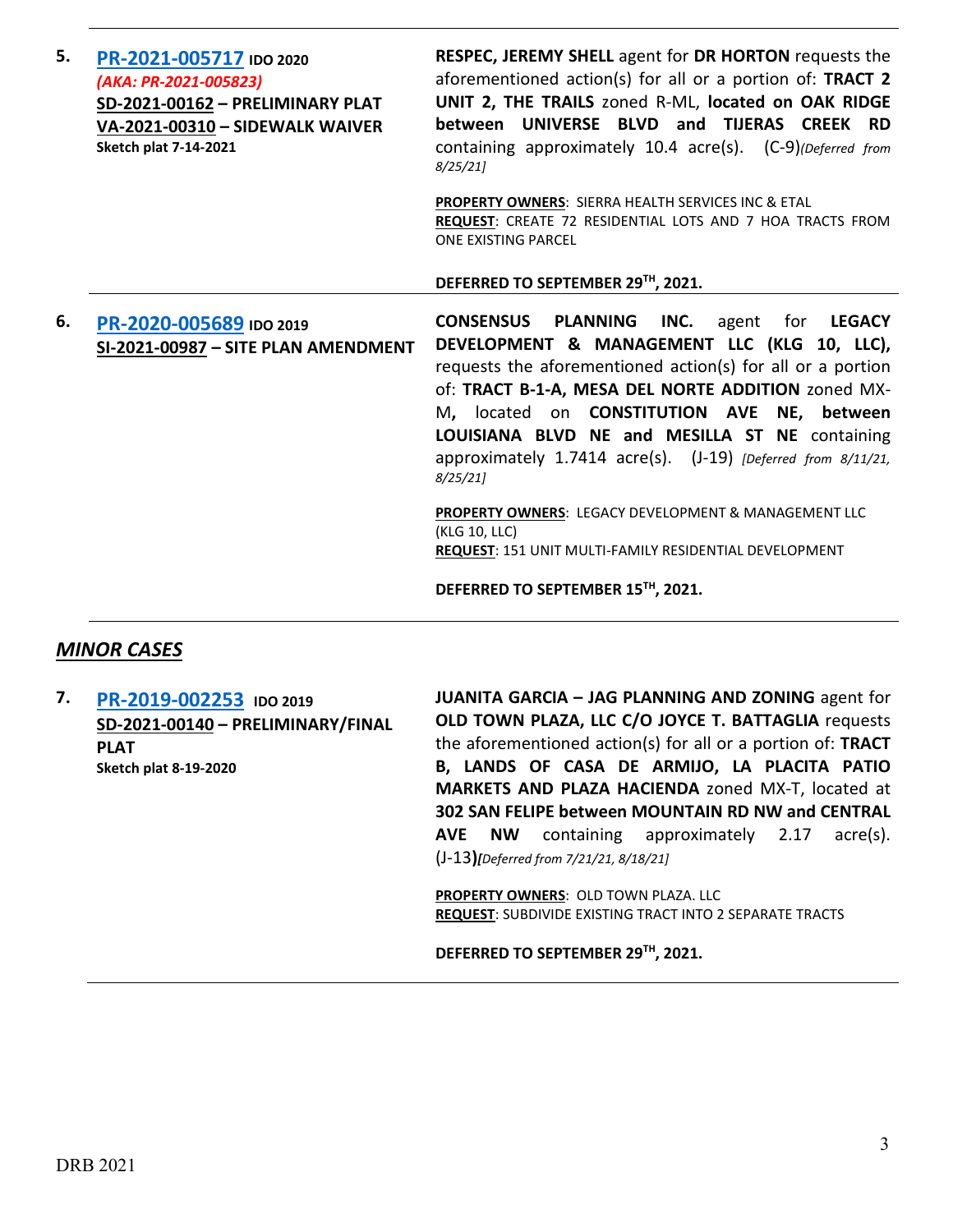| 8. | PR-2020-004256<br><b>IDO 2019</b><br>SD-2021-00141 - PRELIMINARY/FINAL<br><b>PLAT</b><br><b>Sketch plat 8-19-2020</b> | CSI - CARTESIAN SURVEYS, INC. agent for GLEN EFFERTZ<br>requests the aforementioned action(s) for all or a portion<br>of: TRACT A, LAND OF GLEN EFFERTZ zoned R-1B, located<br>at 2918 MOUNTAIN RD NW between LAGUNA SECA LANE<br>NW and MONTOYA ST NW containing approximately<br>0.8661 acre(s). (J-12) [Deferred from 7/21/21, 7/28/21, 8/4/21,<br>8/18/21                                                                                        |
|----|-----------------------------------------------------------------------------------------------------------------------|------------------------------------------------------------------------------------------------------------------------------------------------------------------------------------------------------------------------------------------------------------------------------------------------------------------------------------------------------------------------------------------------------------------------------------------------------|
|    |                                                                                                                       | PROPERTY OWNERS: MELINDA GARCIA & GLEN EFFERTZ<br>REQUEST: REQUEST PLAT REVIEW FOR MINOR SUBDIVISION CREATING<br>TWO NEW TRACTS FROM ONE EXISTING TRACT, GRANT EASEMENTS                                                                                                                                                                                                                                                                             |
|    |                                                                                                                       | IN THE MATTER OF THE AFOREMENTIONED APPLICATION,<br>BEING IN COMPLIANCE WITH ALL APPLICABLE REQUIREMENTS<br>OF THE DPM AND THE IDO, THE DRB HAS APPROVED THE<br>PRELIMINARY/ FINAL PLAT WITH FINAL SIGN OFF DELEGATED<br>TO TRANSPORTATION FOR REVISION OF CURB CUT TO BE<br>REPLACED WITH CURB AND SIDEWALK AND TO PLANNING FOR<br>THE AGIS DXF FILE.                                                                                               |
| 9. | PR-2018-001695 IDO 2019<br>SD-2021-00070 - PRELIMINARY/FINAL<br><b>PLAT</b>                                           | NOVUS PROPERTIES LLC, MICHAEL MONTOYA, TRULA<br><b>HOWE</b> requests the aforementioned action(s) for all or a<br>portion of TRACT B, FOUNTAIN HILLS PLAZA SUBDIVISION,<br>zoned NR-C, located on NUNZIO AVE NW between EAGLE<br>RANCH RD NW between EAGLE RANCH RD NW and VISTA<br>FUENTE RD NW, containing approximately 3.8568 acre(s).<br>(C-12)[Deferred from 4/14/21, 5/26/21, 6/23/21, 8/25/21]                                               |
|    |                                                                                                                       | <b>PROPERTY OWNERS: NOVUS PROPERTIES LLC</b><br>REQUEST: FINAL PLAT TO SUBDIVIDE TRACT B INTO B1, B2, B3, B4                                                                                                                                                                                                                                                                                                                                         |
|    |                                                                                                                       | IN THE MATTER OF THE AFOREMENTIONED APPLICATION,<br>BEING IN COMPLIANCE WITH ALL APPLICABLE REQUIREMENTS<br>OF THE DPM AND THE IDO, WITH THE SIGNING OF THE<br><b>INFRASTRUCTURE LIST ON SEPTEMBER 1ST, 2021 THE DRB HAS</b><br>APPROVED THE PRELIMINARY/FINAL PLAT. FINAL SIGN OFF IS<br>DELEGATED TO PLANNING FOR UTILITY COMPANIES<br>SIGNATURES, AMAFCA SIGNATURE, THE APPLICATION NUMBER<br>TO BE ADDED TO THE PLAT, AND FOR THE AGIS DXF FILE. |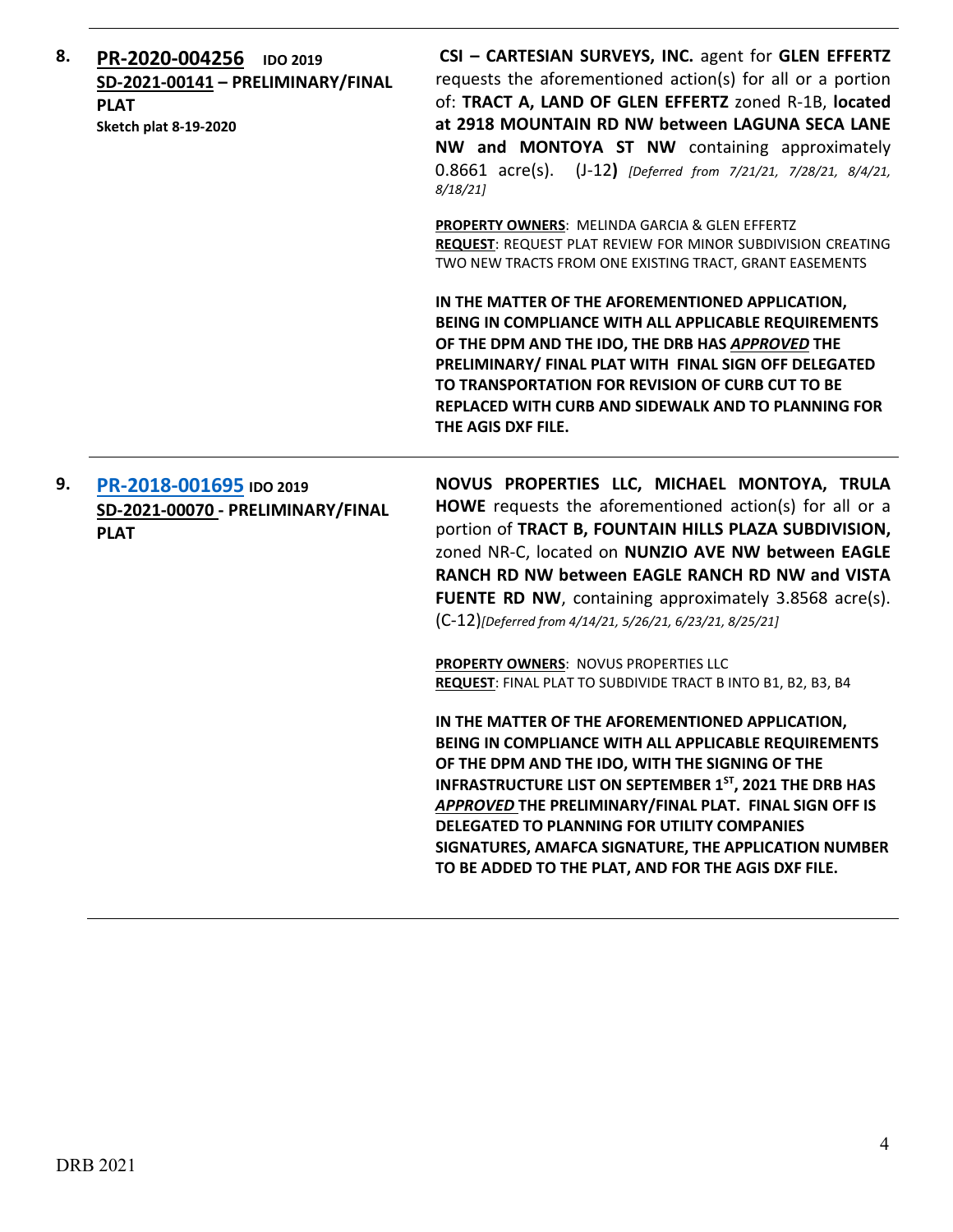| 10.         | PR-2019-002609<br>SD-2020-00217 - PRELIMINARY/FINAL<br><b>PLAT</b>                           | ARCH + PLAN LAND USE CONSULTANTS agent(s) for JABRE<br><b>INVESTMENTS LLC</b> request(s) the aforementioned action(s)<br>for all or a portion of: LOT 14, FLORAL GARDENS, zoned R-<br>1, located at 2454 ROSE NW between FLORAL RD and<br><b>SARITA AVE, containing approximately 0.4117 acre(s). (H-</b><br>13) [Deferred from 12/16/20, 1/27/21, 2/24/21, 3/31/21, 4/28/21, 5/19/21,<br>6/23/21, 7/28/21]<br>PROPERTY OWNERS: JABRE INVESTMENTS LLC<br><b>REQUEST: CREATE 2 LOTS FROM 1 EXITING LOT</b><br>DEFERRED TO OCTOBER 6 <sup>th</sup> , 2021. |
|-------------|----------------------------------------------------------------------------------------------|----------------------------------------------------------------------------------------------------------------------------------------------------------------------------------------------------------------------------------------------------------------------------------------------------------------------------------------------------------------------------------------------------------------------------------------------------------------------------------------------------------------------------------------------------------|
| 11.         | PR-2019-002738<br>SD-2021-00018 - PRELIMINARY/FINAL<br><b>PLAT</b><br>(Sketch Plat 10/14/20) | ARCH + PLAN LAND USE CONSULTANTS agent(s) for<br>McDONALD'S REAL ESTATE COMPANY request the<br>aforementioned action(s) for all or a portion of: LOTS A & B<br>BLOCK 101, BEL AIR SUBDIVISION, zoned MX-M, located at<br>5900 MENAUL BLVD NE, containing approximately 0.9457<br>acre(s). (H-18) [Deferred from 2/3/21, 2/24/21, 3/17/21, 4/28/21,<br>5/19/21, 6/23/21, 7/28/21]                                                                                                                                                                         |
|             |                                                                                              | PROPERTY OWNERS: MCDONALDS REAL ESTATE COMPANY<br>REQUEST: LOT CONSOLIDATION FOR 2 LOTS INTO 1 LOT                                                                                                                                                                                                                                                                                                                                                                                                                                                       |
|             |                                                                                              | DEFERRED TO OCTOBER 6th, 2021.                                                                                                                                                                                                                                                                                                                                                                                                                                                                                                                           |
| SKETCH PLAT |                                                                                              |                                                                                                                                                                                                                                                                                                                                                                                                                                                                                                                                                          |
| 12.         | PR-2020-003485<br>PS-2021-00103 - SKETCH PLAT                                                | ARCH + PLAN LAND USE CONSULTANTS agent for<br>BERNALILLO COUNTY METROPOLITAN COURT requests the<br>aforementioned action(s) for all or a portion of: TRACT A-1<br>& LOT 8-A, BLOCK N, BERNALILLO<br><b>COUNTY</b><br><b>METROPOLITAN COURT &amp; MANDELL BUSINESS RESIDENCE</b><br>ADDITION zoned MX-M, MX-H and MX-FB-UD, located at<br>412 MARBLE/804 5TH ST between LOMAS BLVD and<br><b>MARBLE AVE</b> containing approximately 3.9 acre(s). (J-14)                                                                                                  |

**PROPERTY OWNERS**: BERNALILLO COUNTY METROPOLITAN COURT **REQUEST**: LOT CONSOLIDATION FOR 2 LOTS INTO ONE LOT, VACATION OF PUBLIC RIGHT-OF-WAY, VACATION OF PUBLIC EASEMENT

**THE SKETCH PLAT WAS REVIEWED AND COMMENTS WERE PROVIDED.**